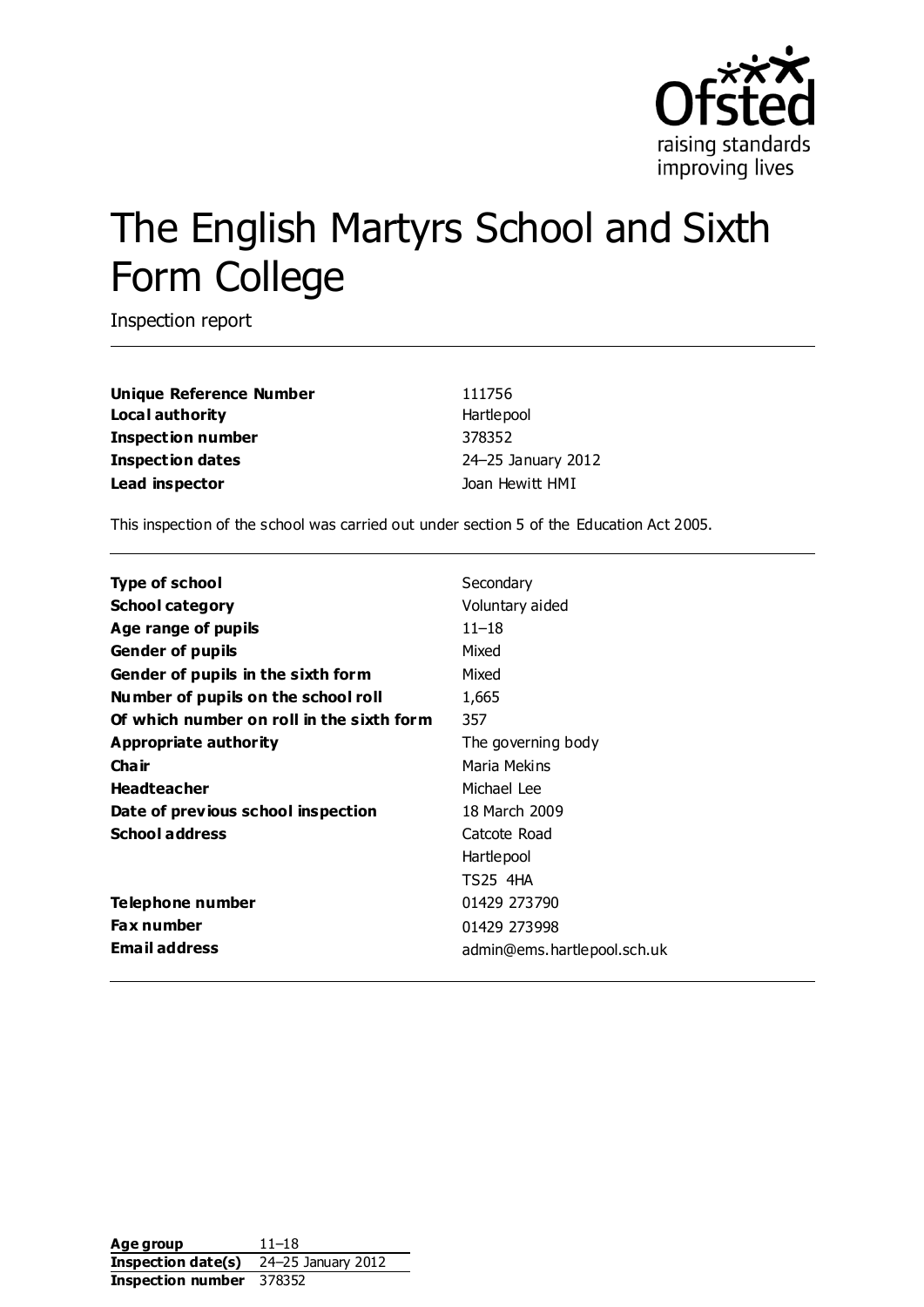

You can use Parent View to give Ofsted your opinion on your child's school. Ofsted will use the information parents and carers provide when deciding which schools to inspect and when.

You can also use Parent View to find out what other parents and carers think about schools in England. You can visit [www.parentview.ofsted.gov.uk,](../../../../../jhewitt/AppData/Local/Microsoft/Windows/Temporary%20Internet%20Files/Content.IE5/QN4DSE0E/www.parentview.ofsted.gov.uk) or look for the link on the main Ofsted website: [www.ofsted.gov.uk](../../../../../jhewitt/AppData/Local/Microsoft/Windows/Temporary%20Internet%20Files/Content.IE5/QN4DSE0E/www.ofsted.gov.uk)

The Office for Standards in Education, Children's Services and Skills (Ofsted) regulates and inspects to achieve excellence in the care of children and young people, and in education and skills for learners of all ages. It regulates and inspects childcare and children's social care, and inspects the Children and Family Court Advisory Support Service (Cafcass), schools, colleges, initial teacher training, work-based learning and skills training, adult and community learning, and education and training in prisons and other secure establishments. It assesses council children's services, and inspects services for looked after children, safeguarding and child protection.

Further copies of this report are obtainable from the school. Under the Education Act 2005, the school must provide a copy of this report free of charge to certain categories of people. A charge not exceeding the full cost of reproduction may be made for any other copies supplied.

If you would like a copy of this document in a different format, such as large print or Braille, please telephone 0300 123 4234, or email [enquiries@ofsted.gov.uk](mailto:enquiries@ofsted.gov.uk)

You may copy all or parts of this document for non-commercial purposes, as long as you give details of the source and date of publication and do not alter the information in any way.

To receive regular email alerts about new publications, including survey reports and school inspection reports, please visit our website and go to 'Subscribe'.

Piccadilly Gate Store Street Manchester M1 2WD

T: 0300 123 4234 Textphone: 0161 618 8524 [enquiries@ofsted.gov.uk](mailto:enquiries@ofsted.gov.uk) [www.ofsted.gov.uk](http://www.ofsted.gov.uk/)



© Crown copyright 2012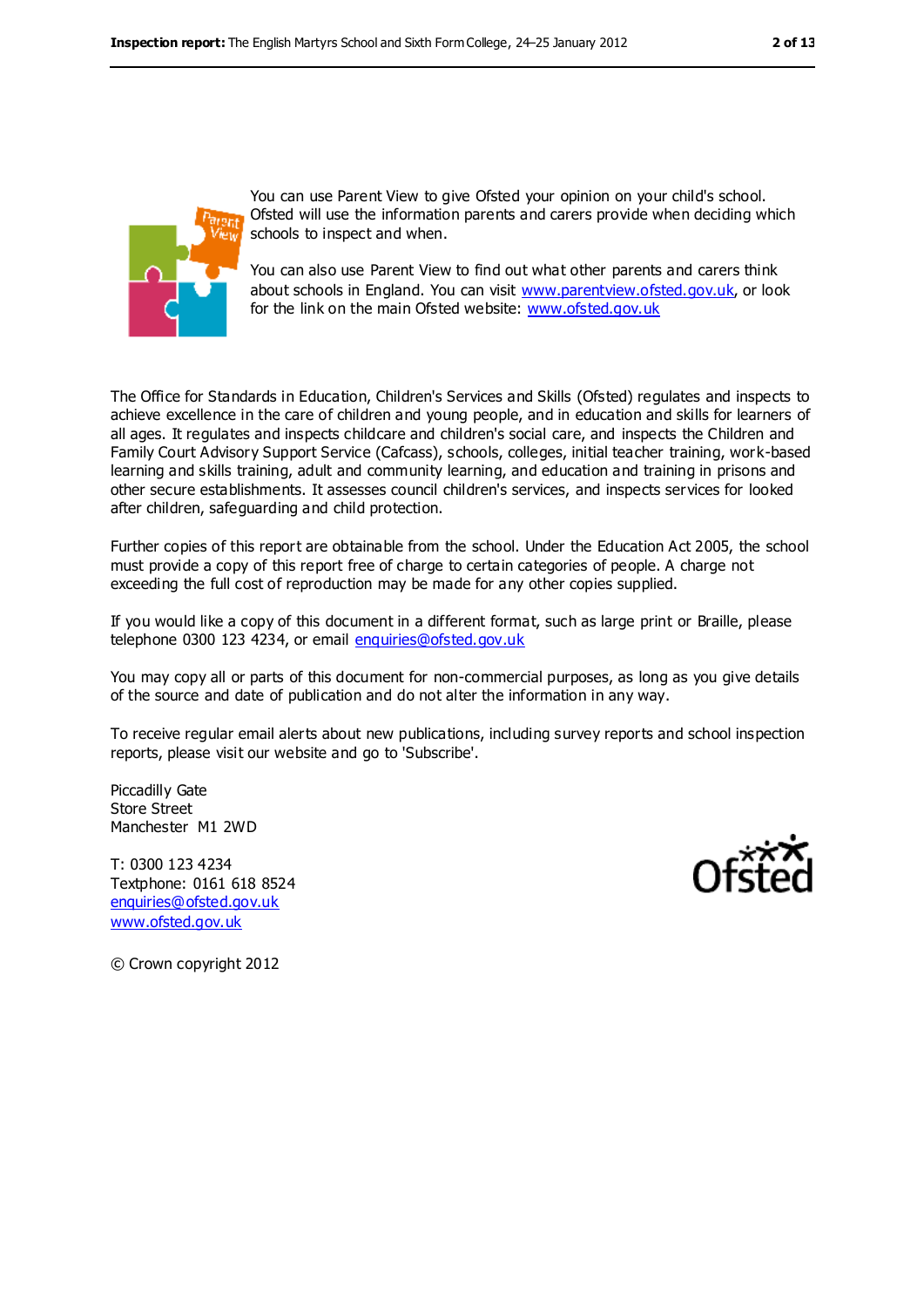# **Introduction**

Inspection team

Joan Hewitt Lesley Powell

Her Majesty's Inspector Additional inspector Lynne Horton **Additional** inspector Catherine Laing **Additional inspector** Barbara Waugh **Additional inspector** 

This inspection was carried out with two days' notice. Inspectors observed 28 teachers in 30 lessons and also conducted brief lesson visits. One inspector observed a small group of students working on their reading. Meetings were held with groups of staff, students and the Chair of the Governing Body. One inspector had a telephone conversation with the School Improvement Partner.

Inspectors took account of the responses to the on-line questionnaire (Parent View) in planning the inspection. Inspectors observed the school's work, and looked at the school's development plan, students' work, data regarding students' achievement, policy documents, the school's monitoring records and the minutes of the governing body meetings. They considered the responses to questionnaires from 871 parents and carers, 188 students and 127 members of staff.

## **Information about the school**

The English Martyrs School and Sixth Form College is larger than the average-sized secondary school. The large majority of students are Roman Catholics. Most students are of White British heritage although many other ethnic groups are represented. A few students speak English as an additional language and of these a small minority are at the early stages of acquiring the language. The proportion of students known to be eligible for free school meals is below the national average. The proportion of students identified as having disabilities and those with special educational needs is above average. The number of students with a statement of special educational needs is average. The school meets the current floor standard (the minimum levels of expected achievement). It was designated as a specialist arts college in September 2000 and redesignated in July 2009. It gained the International School's Award in 2009.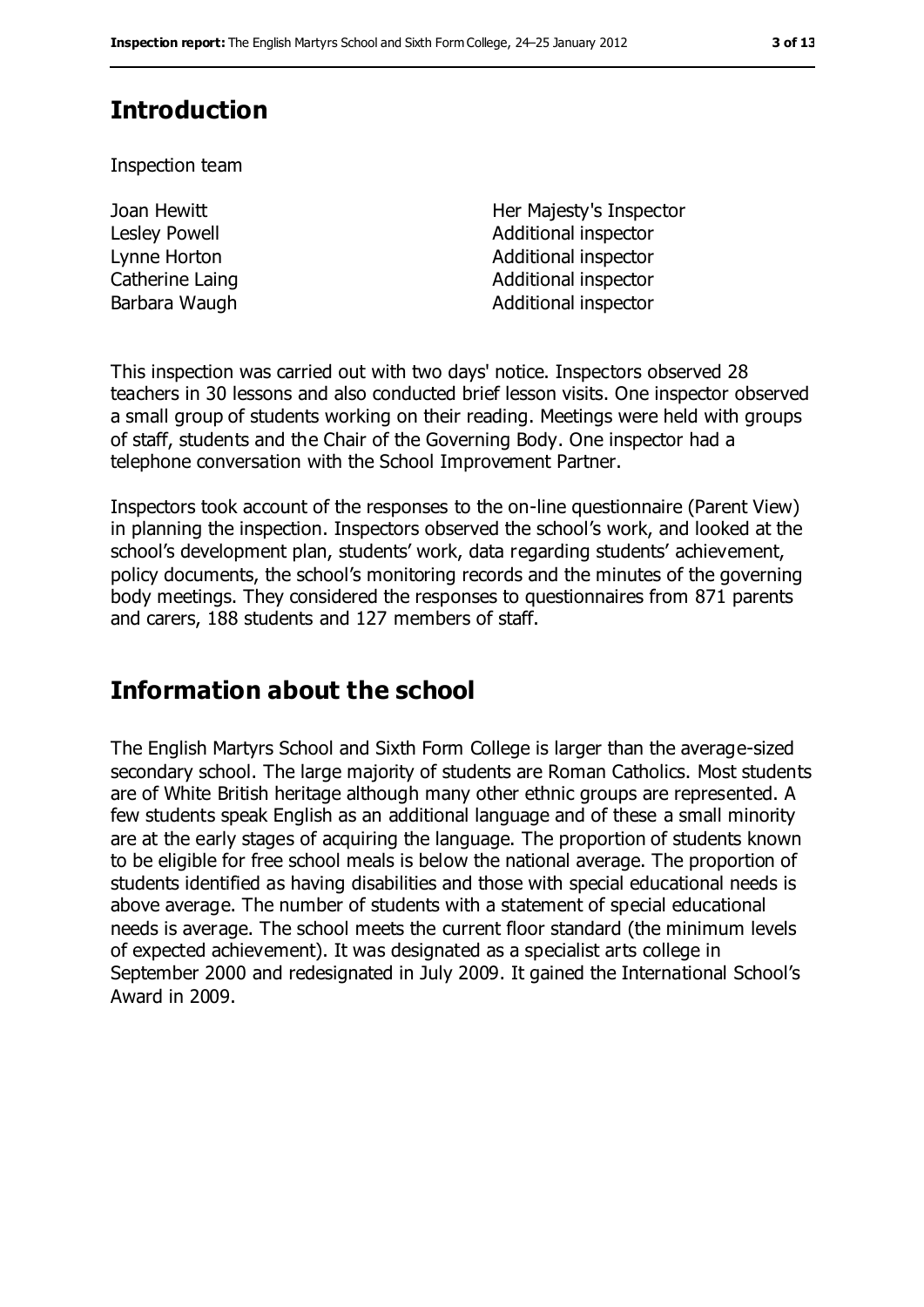**Inspection grades: 1 is outstanding, 2 is good, 3 is satisfactory and 4 is inadequate** Please turn to the glossary for a description of the grades and inspection terms

# **Inspection judgements**

| <b>Overall Effectiveness</b> |
|------------------------------|
|------------------------------|

| <b>Achievement of pupils</b>          |  |
|---------------------------------------|--|
| <b>Quality of teaching</b>            |  |
| <b>Behaviour and safety of pupils</b> |  |
| <b>Leadership and management</b>      |  |

## **Key Findings**

- $\blacksquare$  This is a good school. It is rapidly improving because of the good work leaders and managers have put in place to raise attainment and rates of progress. Leaders accurately evaluate the work of the school with unflinching candour.
- Achievement is good overall and for many groups of students. English was an area requiring improvement in the previous inspection. The school has been markedly successful in addressing this so that English is an area where achievement is particularly strong. There remains some unevenness in the achievement of different groups of students and in a few subjects. For example, students whom the school has identified as needing extra support in class do not always make as much progress as others, while students with disabilities make good progress.
- The sixth form is also good. The progress students make from their starting points is good and often outstanding. This is because teachers take a dynamic approach and have high expectations of students.
- Teaching is improving rapidly and there is a strong body of good and better teaching. The best teaching is characterised by teachers ensuring the needs of individual and groups of students are well met. However, this is not consistent and teachers do not always tailor tasks to meet the needs of students, particularly those with special educational needs.
- Students' behaviour is good and students feel very safe. It is often exemplary around the school and in the dining hall. In lessons, behaviour is routinely compliant and attitudes to learning are good.
- **Leadership and management are good. The Catholic ethos, combined with the** impact of the specialist and international school status, has resulted in students' outstanding spiritual, moral, social and cultural development. There have been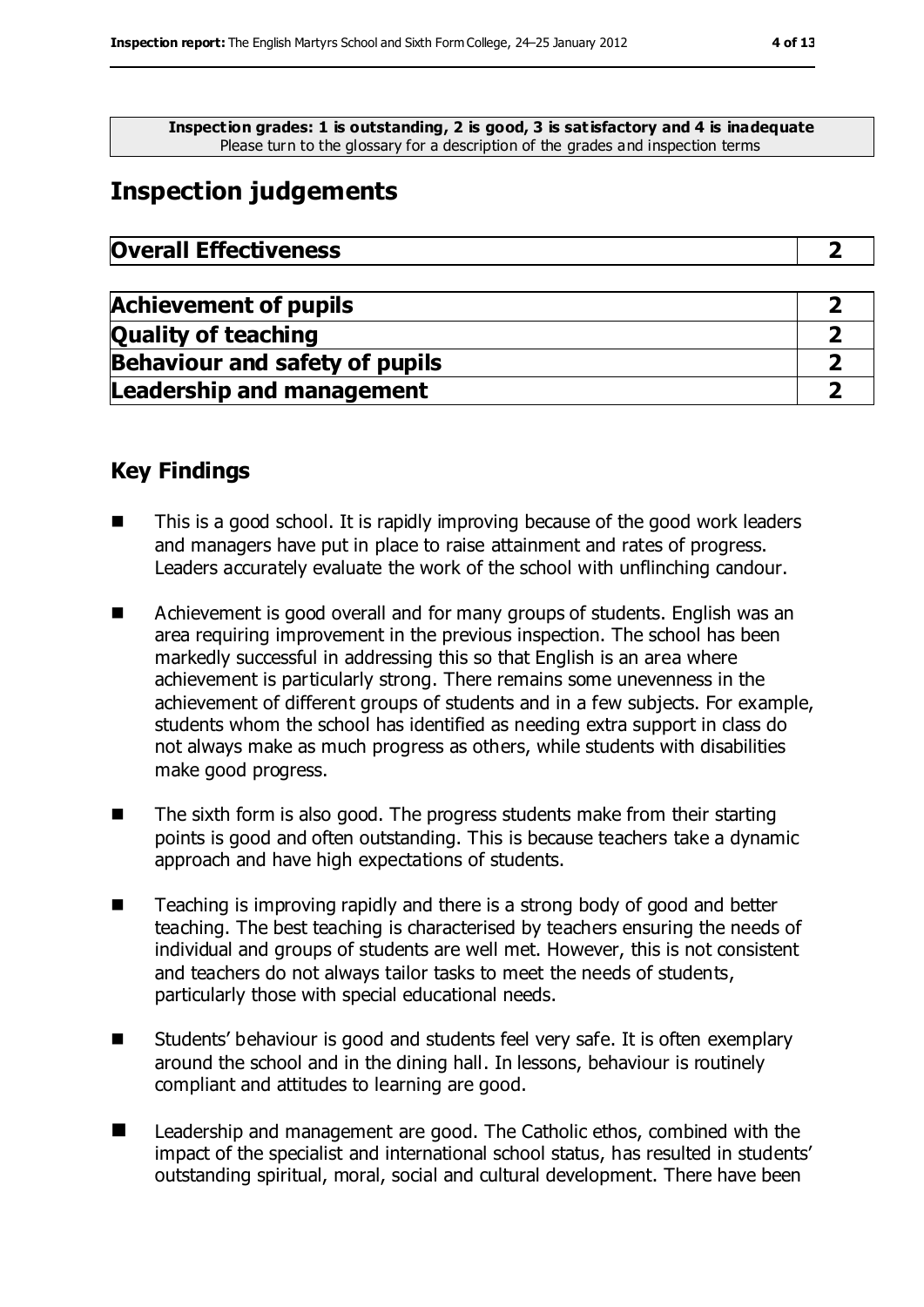marked improvements in the progress students make, in behaviour and attendance and particularly in the quality of teaching.

## **What does the school need to do to improve further?**

- $\blacksquare$  Iron out the remaining inconsistencies in the progress made by different groups of students and across different subjects by:
	- extending the effective tracking of students' progress in Key Stage 4 to include those in Key Stage 3
	- ensuring all teachers offer a consistently high level of challenge for all students.
- $\blacksquare$  Increase the proportion of good and better teaching by:
	- developing teachers' skills to meet the precise needs of individual students, especially those with special educational needs.
	- ensuring teachers offer consistent opportunities for students to develop excellent independent learning skills
	- building on existing excellent practice to ensure marking is of a consistently high quality
	- improving the effectiveness of teaching assistants in supporting learning.

## **Main Report**

#### **Achievement of pupils**

Students' performance at GCSE, including English and mathematics, improved markedly last year following a significant dip in results in 2010. Students' attainment is above the national average and the school's robust data demonstrate improvements are set to continue. Students' performance in most subjects is good but there are a few areas, for example, in science, where improvements have been more modest. However, this is improving steadily and currently rates of progress in these subjects are accelerating. Most groups of students make good progress but there remains some unevenness. For example, students who speak English as an additional language make good and sometimes better progress, while some students with special educational needs do not make as much progress as they should. However, these gaps are narrowing quickly.

Students in the sixth form make good and often outstanding progress. There is some variability between different subjects but the school is taking robust steps to ensure consistency. Students enjoy their time in the sixth form and this is reflected in the high numbers who stay on to complete two years of study and in the high quality of their destinations.

In the main school, students have good attitudes to learning, especially when teaching fosters independence and students are able to investigate in pairs and groups. They complete their work diligently. They take care with their writing and make sure they check the spelling of specialist vocabulary in different subjects.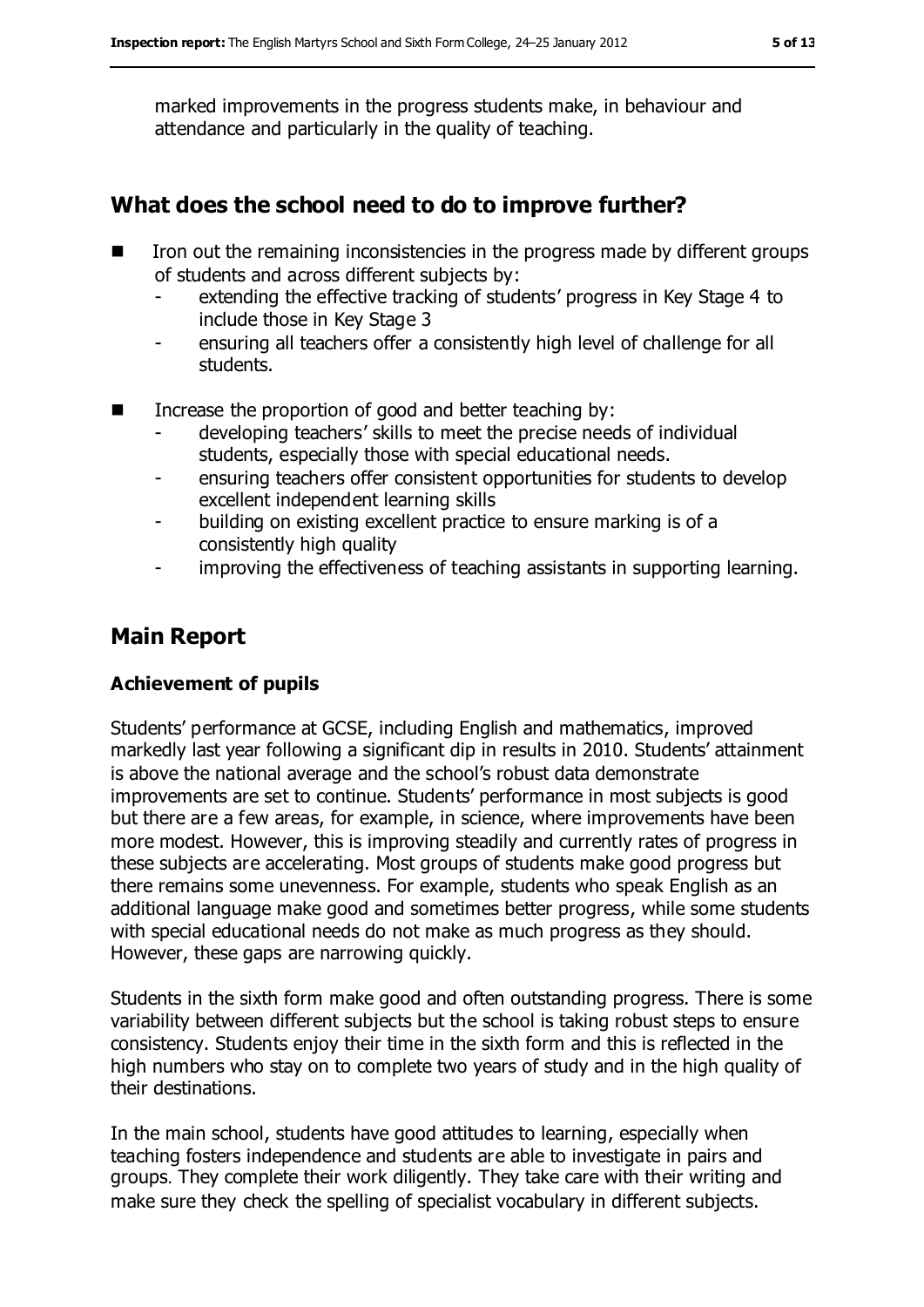Teachers' questions are met with keenness and curiosity. Most students and their parents and carers agree that they are making good progress and learning a lot in lessons. Very few parents and carers raised concerns about the progress students make but those who did commented on the level of challenge for the most and least able. The school has identified this as an area needing improvement.

The school captures assessment information regularly and accurately in Key Stage 4. This has enabled leaders to take effective action to tackle underachievement. Plans to extend this robust system to Key Stage 3 are not fully implemented. The heads of house ensure the progress of individuals and groups of students is considered along with their pastoral needs. This detailed work helps the school to plan effective interventions; for example, a group of Key Stage 3 students made good progress in improving their reading after attending 'reading recovery' sessions.

#### **Quality of teaching**

Good quality teaching is based on the teachers' very good subject knowledge and the strong relationships they have with their students. Teachers routinely plan interesting and varied tasks for students which capture their imagination. Learning moves at a good pace because students are motivated and engaged. For example, in a performing arts lesson, Year 12 students were engrossed in applying their knowledge of physical theatre. As a result of their high levels of interest they made good progress. Teachers make increasingly effective use of assessment data to provide challenging tasks. Occasionally, this is not consistent and there are times when teachers' expectations of students are not high enough to challenge more-able students. There are examples of outstanding teaching where teachers promote independent learning and students are expected to sustain high levels of concentration over extended periods of time. For example, in an art lesson, Year 10 students analysed artists' work and independently assessed their own work against clear criteria. Opportunities for students to demonstrate these high levels of selfdiscipline and independent enquiry are not consistent across the school.

Teachers offer students clear explanations and questions are frequently skilful and probing. The emphasis teachers have given to improving students' reading and writing across different areas of the curriculum has been very successful. Consequently, students have confident communication skills. Teachers identify students who need specific support but they do not always meet these needs. Progress then slows for these students. Teachers value the work of teaching assistants and students are also appreciative of their work. However, this valuable resource is not consistently used effectively.

The good teaching enthuses students and this can be seen clearly in the careful homework students produce. Students value the regular marking of their work. There are examples of excellent practice where teachers maintain a written dialogue with students. In these examples, students' progress accelerates rapidly.

Parents and carers and students are strongly appreciative of the quality of teaching. They also acknowledge the good work the school has done to improve the quality of teaching since the previous inspection.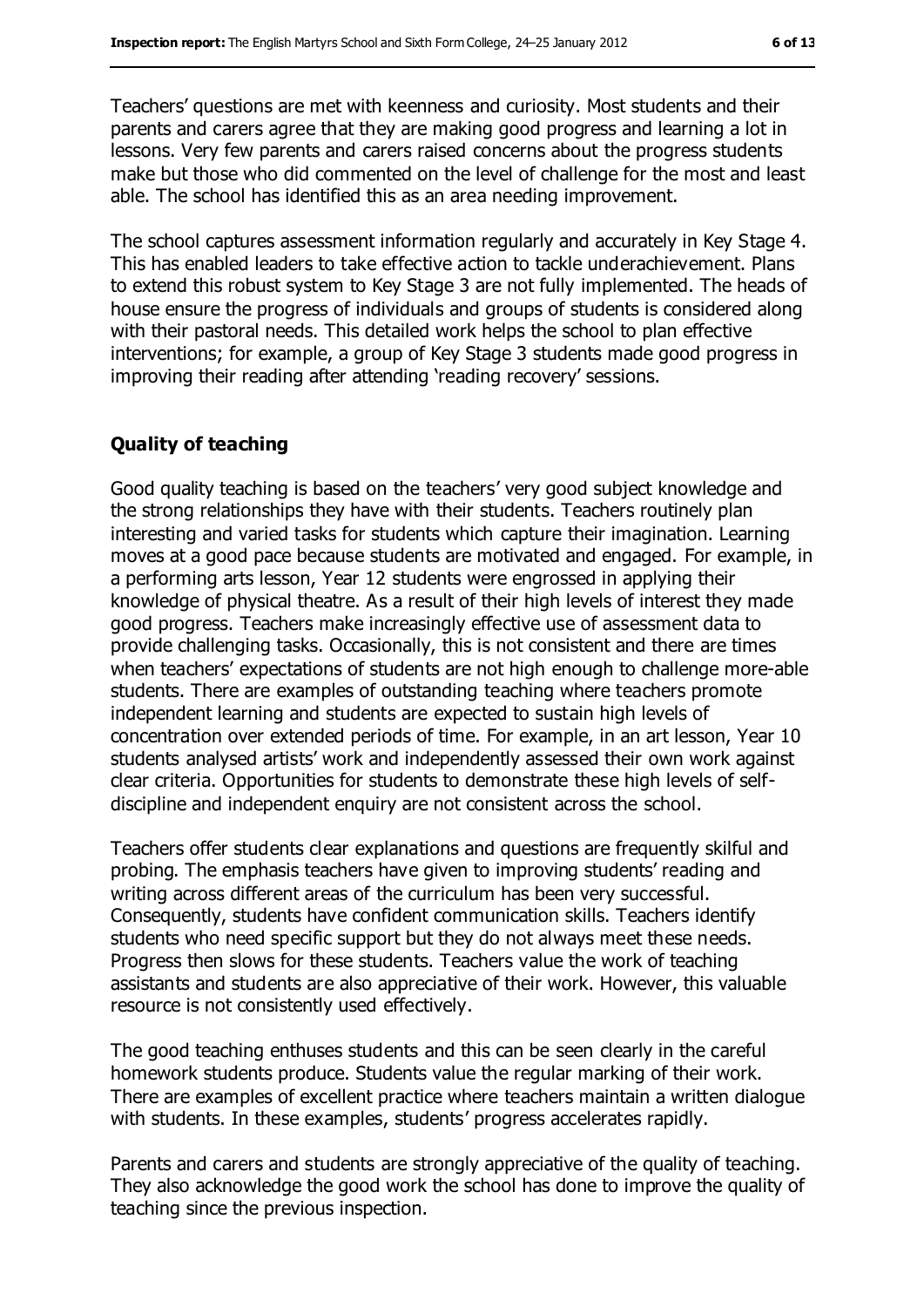#### **Behaviour and safety of pupils**

Students are unequivocal in expressing how safe they feel in school. Parents and carers who responded to Ofsted's survey were almost unanimous in saying their child felt safe. The curriculum and the moral guidance students receive are highly effective in helping them to understand risks and how to keep themselves safe. Students' attendance is consistently above the national average. The school has had marked success in reducing the number of students who struggle to attend school regularly.

Behaviour around the school is excellent. Students are courteous and respectful. They care about each other and speak warmly about the relationships they have with their teachers and other adults. Sixth-form students are excellent role models for those in the main school. Students are clear that staff will respond swiftly and effectively to any incidents of bullying. Consequently there are few incidents of bullying. The school tracks this and other aspects of behaviour very well. Students have a clear understanding of their responsibility to take action or seek help if they encounter any misbehaviour or bullying.

Fixed-term exclusions and the occasions senior staff are called to deal with disruption have been reduced to levels below those found nationally. Behaviour in lessons is good but students do not routinely have the opportunity to demonstrate high levels of self-discipline. The large majority of students and their parents and carers say that behaviour is good. Very few parents and carers raised concerns about behaviour but those who did express concerns pointed to occasional disruption in lessons. Infrequently, where teachers do not adopt effective classroom management strategies, students are disruptive and this slows learning.

The school is effective in supporting students with identified behaviour difficulties. This includes tailored intervention for students by the heads of houses.

#### **Leadership and management**

The headteacher, supported capably by senior and middle leaders, has formed an effective team in driving improvements. They have been conspicuously successful in improving students' achievement, the quality of teaching and students' excellent spiritual, moral, social and cultural development. A clear example of this effective work was the robust action the school took to raise standards rapidly when faced with disappointing results in 2010.

There is a robust system to manage the performance of teachers which links clearly to training and coaching opportunities. As a result of this careful work, teaching continues to improve. The school takes effective steps to eliminate the rare occasions when teaching is inadequate. The effectiveness of the school's work in ensuring the small core of satisfactory teaching improves is gathering pace. Teachers feel well supported and say their professional development is of a high quality. They have good opportunities to share effective practice and learn from each other. Consequently, morale is high and staff say they are proud to belong to the school.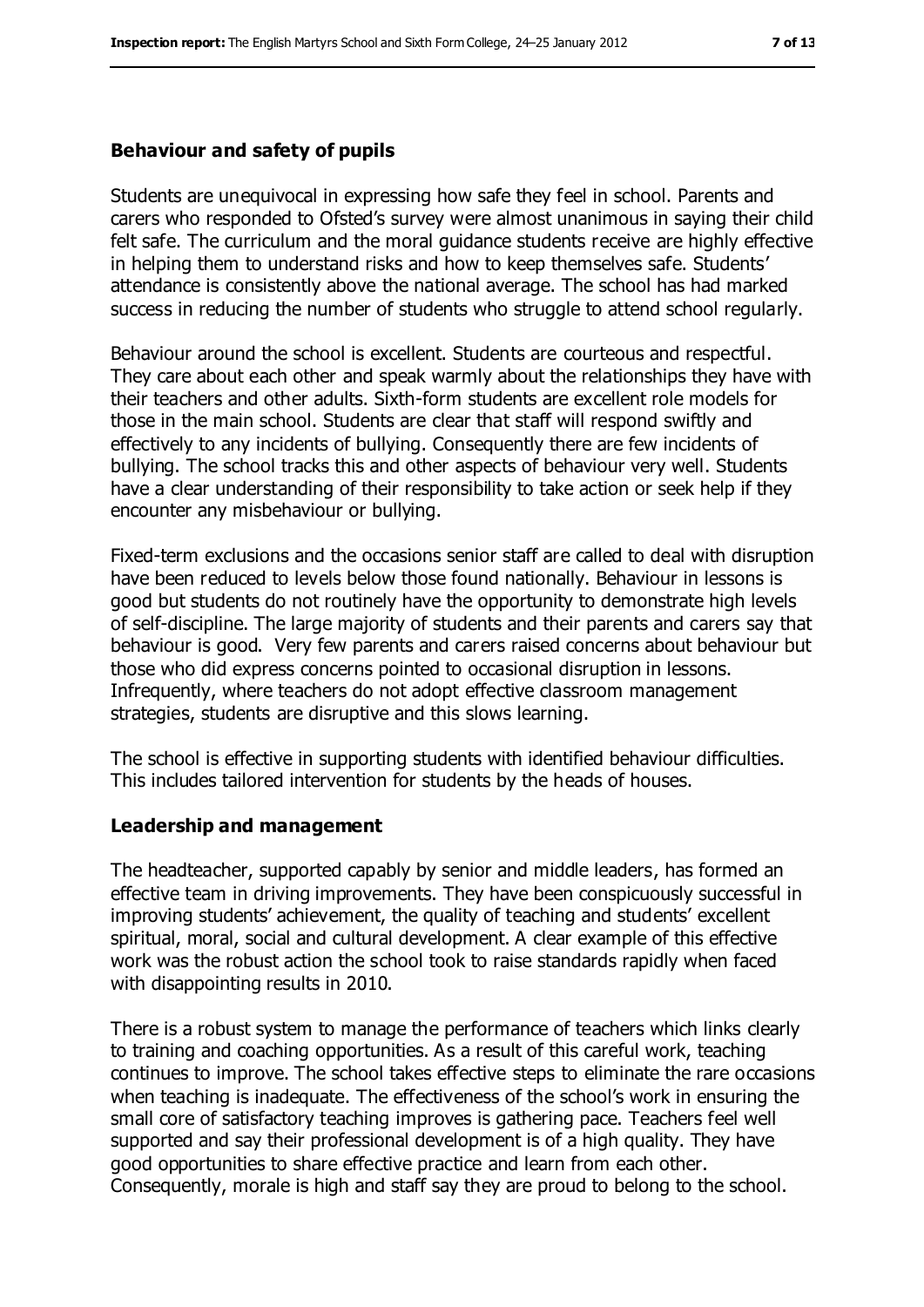The school provides a good curriculum which effectively meets the needs of students and prepares them well for their next steps in education, employment and training. The school offers students an excellent range of clubs and other after-school opportunities. The school's specialist status has had an impressive impact on the students' spiritual, moral, social and cultural development. Students respond readily to frequent opportunities for reflection and taking action to improve the lives of others. This is further supported by the work the school does as part of its international school status. For example it has close links with Gambia, raising money to provide schools with bicycles and through exchange links. Staff, students and the governing body attend retreats together which consolidates an ethos of tolerance and harmony.

Leaders and managers know the school's strengths and they are equally aware of areas which need to improve. They have developed effective monitoring systems which involve middle as well as senior leaders. Middle leaders are developing increasingly effective evaluative skills. Some are highly skilled but this is not fully consistent. The gaps between the progress made by different groups of students and across a few subject areas are reducing and the work to promote equality in achievements is good. The governing body also plays a valuable role in checking on the quality of the school's work. Arrangements to ensure students and staff are safe are robust. The improvements in students' achievement and in the quality of teaching coupled with the accurate self-evaluation demonstrate the school's effective capacity to sustain these improvements.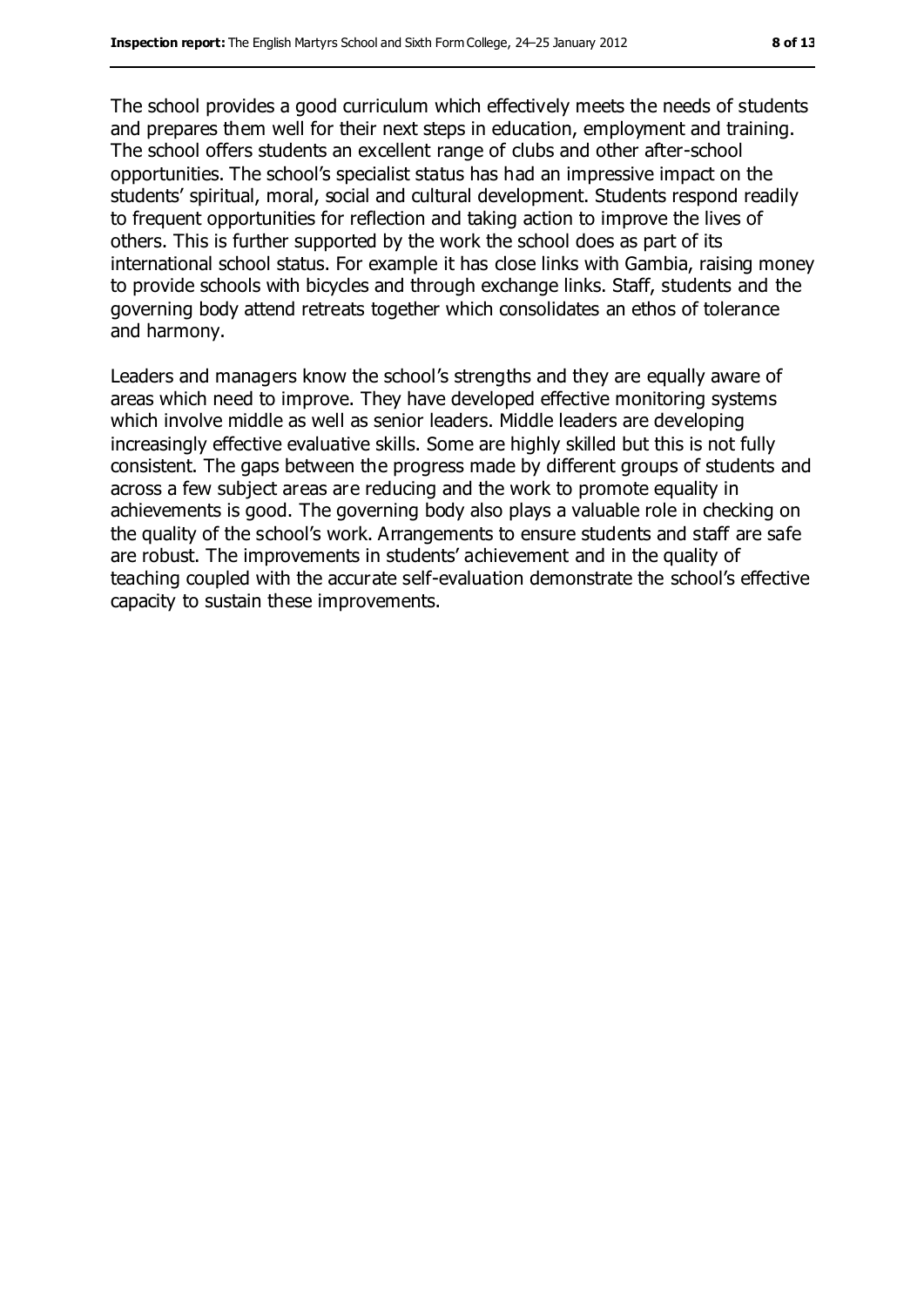# **Glossary**

## **What inspection judgements mean**

| Grade   | <b>Judgement</b> | <b>Description</b>                                                                                                                                                                                                            |
|---------|------------------|-------------------------------------------------------------------------------------------------------------------------------------------------------------------------------------------------------------------------------|
| Grade 1 | Outstanding      | These features are highly effective. An outstanding school<br>provides exceptionally well for all its pupils' needs.                                                                                                          |
| Grade 2 | Good             | These are very positive features of a school. A school that is<br>good is serving its pupils well.                                                                                                                            |
| Grade 3 | Satisfactory     | These features are of reasonable quality. A satisfactory school<br>is providing adequately for its pupils.                                                                                                                    |
| Grade 4 | Inadequate       | These features are not of an acceptable standard. An<br>inadequate school needs to make significant improvement in<br>order to meet the needs of its pupils. Ofsted inspectors will<br>make further visits until it improves. |

## **Overall effectiveness of schools**

|                       | Overall effectiveness judgement (percentage of schools) |      |                     |                   |  |
|-----------------------|---------------------------------------------------------|------|---------------------|-------------------|--|
| <b>Type of school</b> | <b>Outstanding</b>                                      | Good | <b>Satisfactory</b> | <b>Inadequate</b> |  |
| Nursery schools       | 46                                                      | 46   |                     |                   |  |
| Primary schools       | 8                                                       | 47   | 40                  |                   |  |
| Secondary schools     | 14                                                      | 38   | 40                  |                   |  |
| Special schools       | 28                                                      | 48   | 20                  |                   |  |
| Pupil referral units  | 15                                                      | 50   | 29                  |                   |  |
| All schools           |                                                         | 46   | 38                  |                   |  |

New school inspection arrangements have been introduced from 1 January 2012. This means that inspectors make judgements that were not made previously.

The data in the table above are for the period 1 September 2010 to 31 August 2011 and represent judgements that were made under the school inspection arrangements that were introduced on 1 September 2009. These data are consistent with the latest published official statistics about maintained school inspection outcomes (see [www.ofsted.gov.uk\)](../../../../../jhewitt/AppData/Local/Microsoft/Windows/Temporary%20Internet%20Files/Content.IE5/QN4DSE0E/www.ofsted.gov.uk).

The sample of schools inspected during 2010/11 was not representative of all schools nationally, as weaker schools are inspected more frequently than good or outstanding schools.

Primary schools include primary academy converters. Secondary schools include secondary academy converters, sponsor-led academies and city technology colleges. Special schools include special academy converters and non-maintained special schools.

Percentages are rounded and do not always add exactly to 100.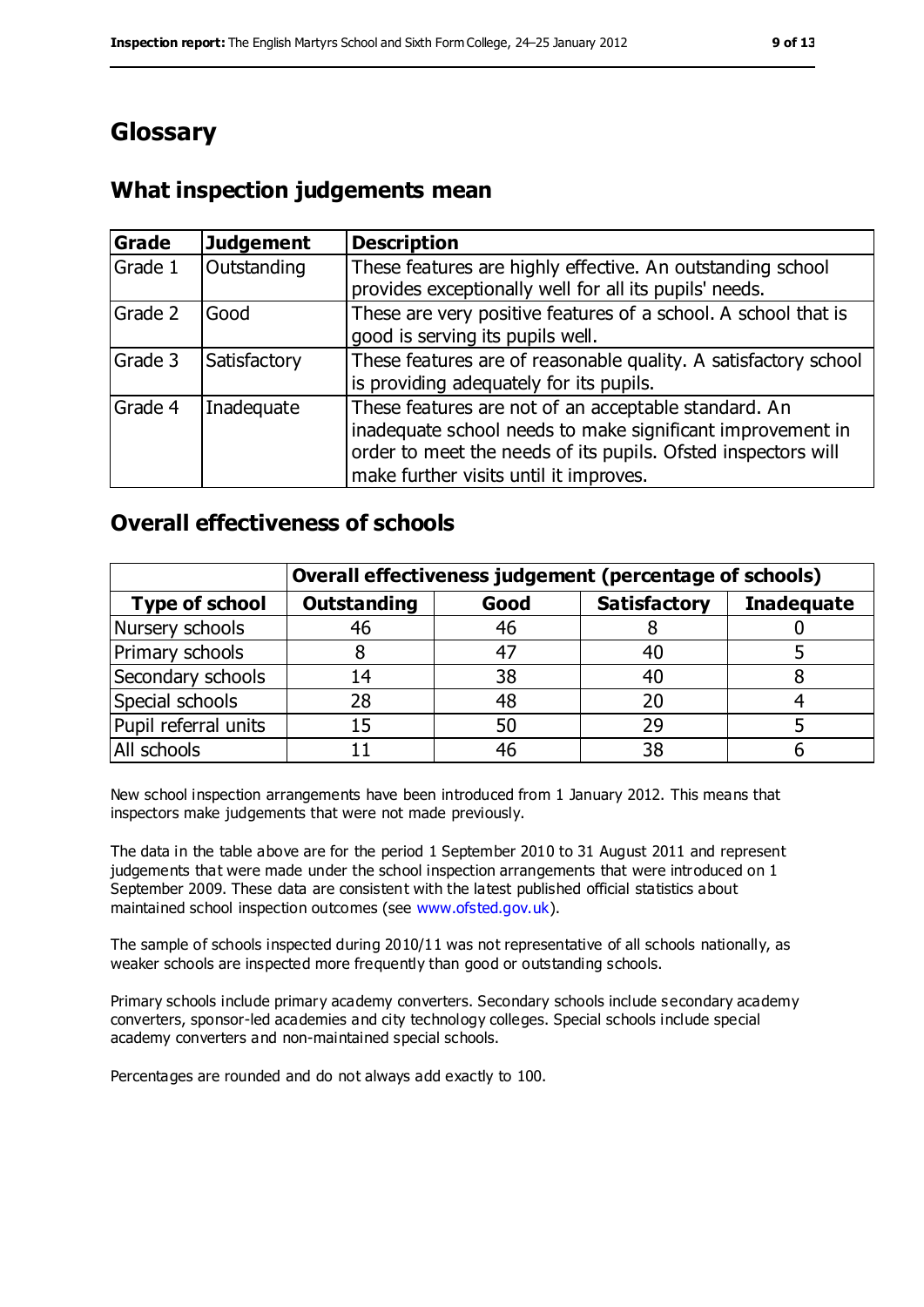# **Common terminology used by inspectors**

| Achievement:                  | the progress and success of a pupil in their learning and<br>development taking account of their attainment.                                                                                                           |
|-------------------------------|------------------------------------------------------------------------------------------------------------------------------------------------------------------------------------------------------------------------|
| Attainment:                   | the standard of the pupils' work shown by test and<br>examination results and in lessons.                                                                                                                              |
| Behaviour                     | how well pupils behave in lessons, with emphasis on their<br>attitude to learning. Pupils' punctuality to lessons and their<br>conduct around the school.                                                              |
| Capacity to improve:          | the proven ability of the school to continue improving based<br>on its self-evaluation and what the school has accomplished<br>so far and on the quality of its systems to maintain<br>improvement.                    |
| Leadership and<br>management: | the contribution of all the staff with responsibilities, not just<br>the governors and headteacher, to identifying priorities,<br>directing and motivating staff and running the school.                               |
| Learning:                     | how well pupils acquire knowledge, develop their<br>understanding, learn and practise skills and are developing<br>their competence as learners.                                                                       |
| Overall effectiveness:        | inspectors form a judgement on a school's overall<br>effectiveness based on the findings from their inspection of<br>the school.                                                                                       |
| Progress:                     | the rate at which pupils are learning in lessons and over<br>longer periods of time. It is often measured by comparing<br>the pupils' attainment at the end of a key stage with their<br>attainment when they started. |
| Safety                        | how safe pupils are in school, including in lessons; and their<br>understanding of risks. Pupils' freedom from bullying and<br>harassment. How well the school promotes safety, for<br>example e-learning.             |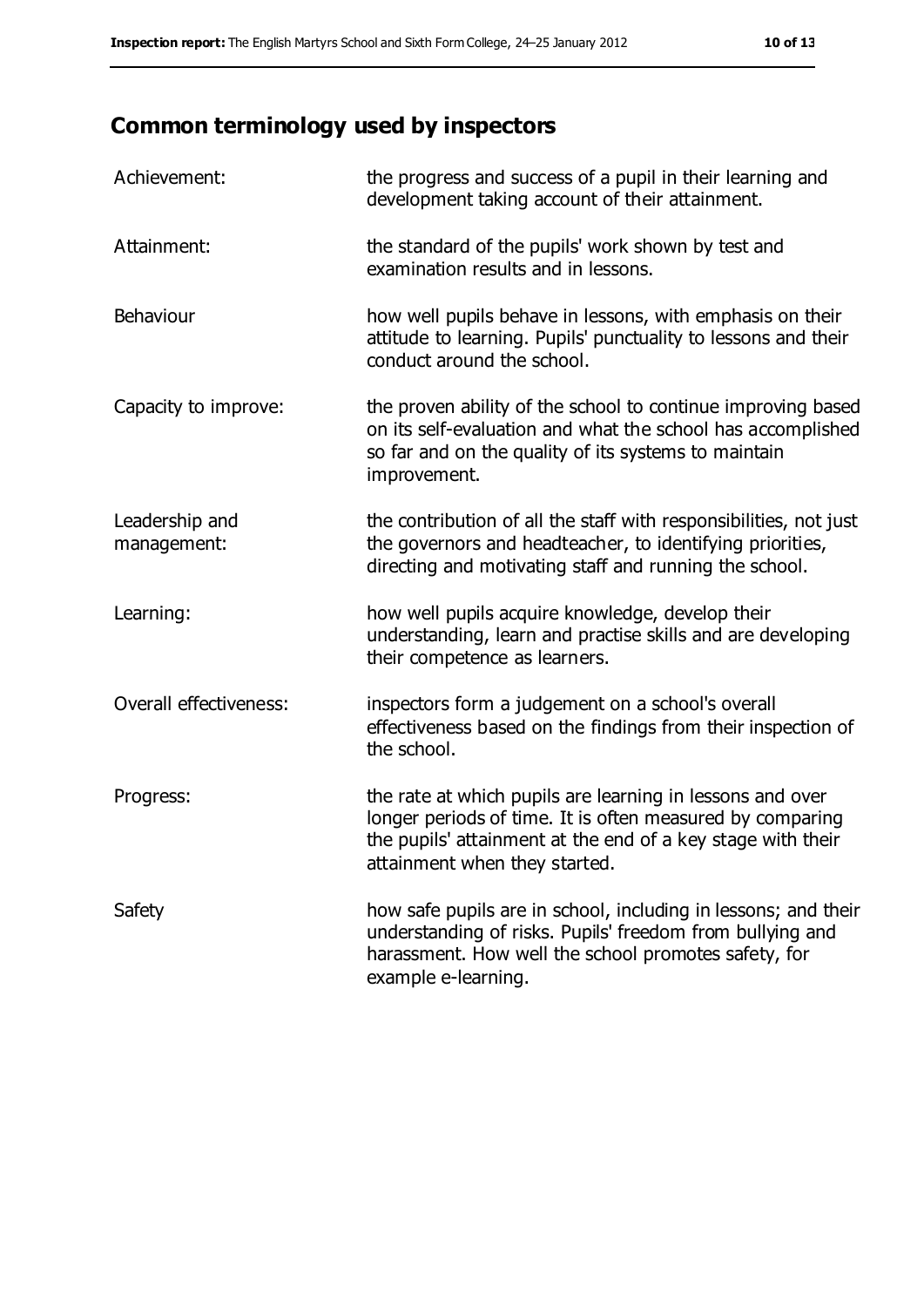#### **This letter is provided for the school, parents and carers to share with their children. It describes Ofsted's main findings from the inspection of their school.**



26 January 2012

Dear Students

#### **Inspection of The English Martyrs School and Sixth Form College, Hartlepool TS25 4HA**

Thank you for the warm welcome you gave to me and the other inspectors when we visited your school recently. We found talking to you, watching you learn and looking at your work very helpful. We also valued reading what you had to say in the survey some of you completed for us. I am delighted to report The English Martyrs and Sixth Form College is a good school.

Your achievement is good overall and it is particularly strong in English and in the sixth form. Most of you make good progress because of the good quality teaching. Your behaviour around the school is good overall and excellent during breaks and lunchtime. We were particularly impressed with your behaviour in the dining hall. Those of you in the sixth form are excellent role models for those in other years. You told us behaviour is good in school and that you feel very safe.

The school' specialist arts status and international status are supporting your excellent spiritual, moral, social and cultural development. You take your responsibilities as global citizens very seriously and take steps to improve the lives of others through your actions. For example, you have raised money to provide bicycles for schools in Gambia.

One of the reasons why your school is good is that leaders and managers keep a close eye on your progress and the quality of teaching. They take effective steps to improve things quickly.

All the staff want the school to be even better and we have asked them to do the following things.

- Teachers should make sure that everyone makes good or better progress in all subjects, for example by tracking your progress better in Key Stage 3 and giving you work that is more challenging.
- Managers should increase the amount of good and outstanding teaching in school, for example by making sure teachers give you work that is exactly right for each one of you and provide plenty of opportunities to develop your independent learning skills.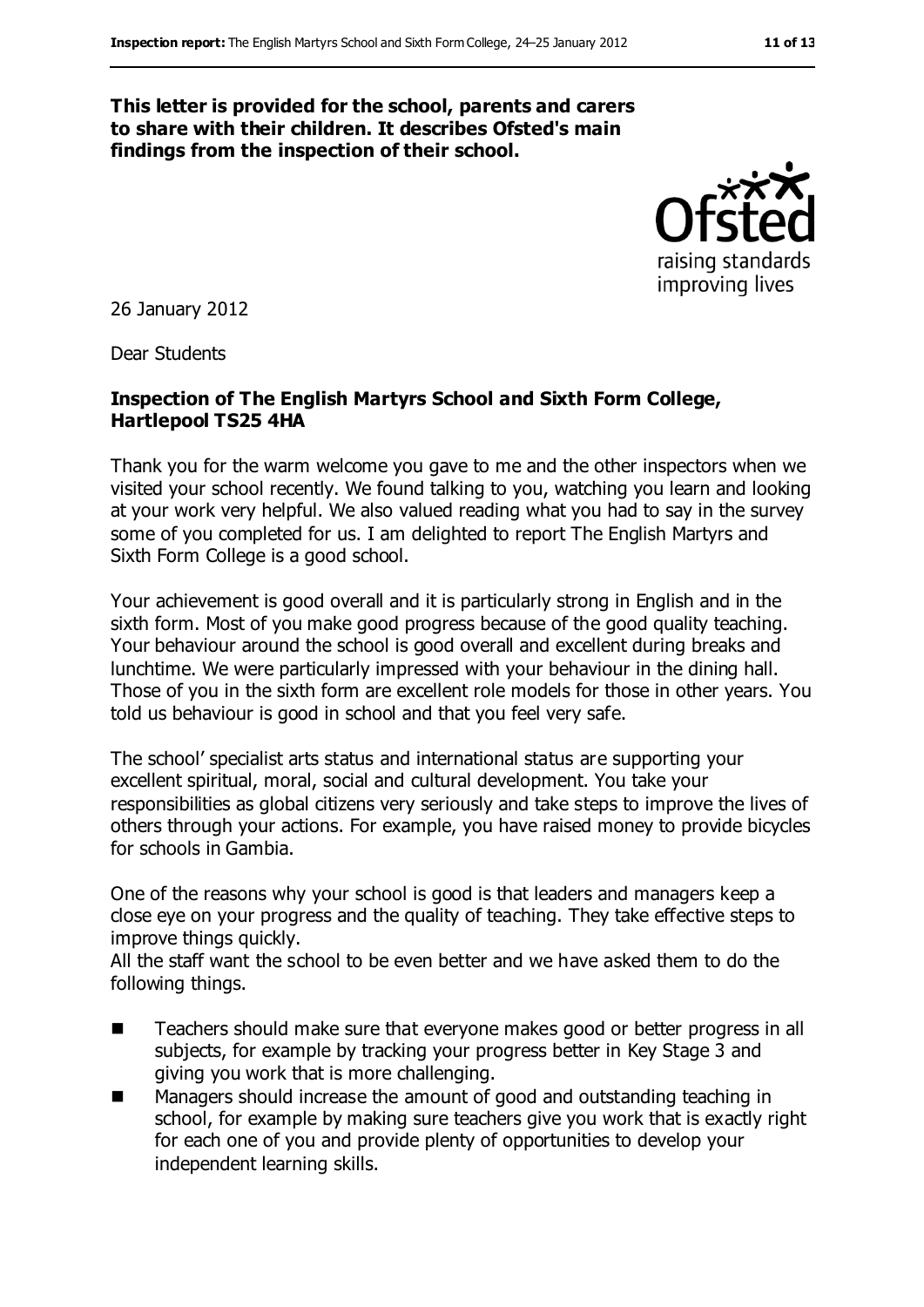You can help the school to continue to improve by continuing to work hard and making sure your behaviour in lessons is always excellent.

Yours sincerely

Joan Hewitt Her Majesty's Inspector